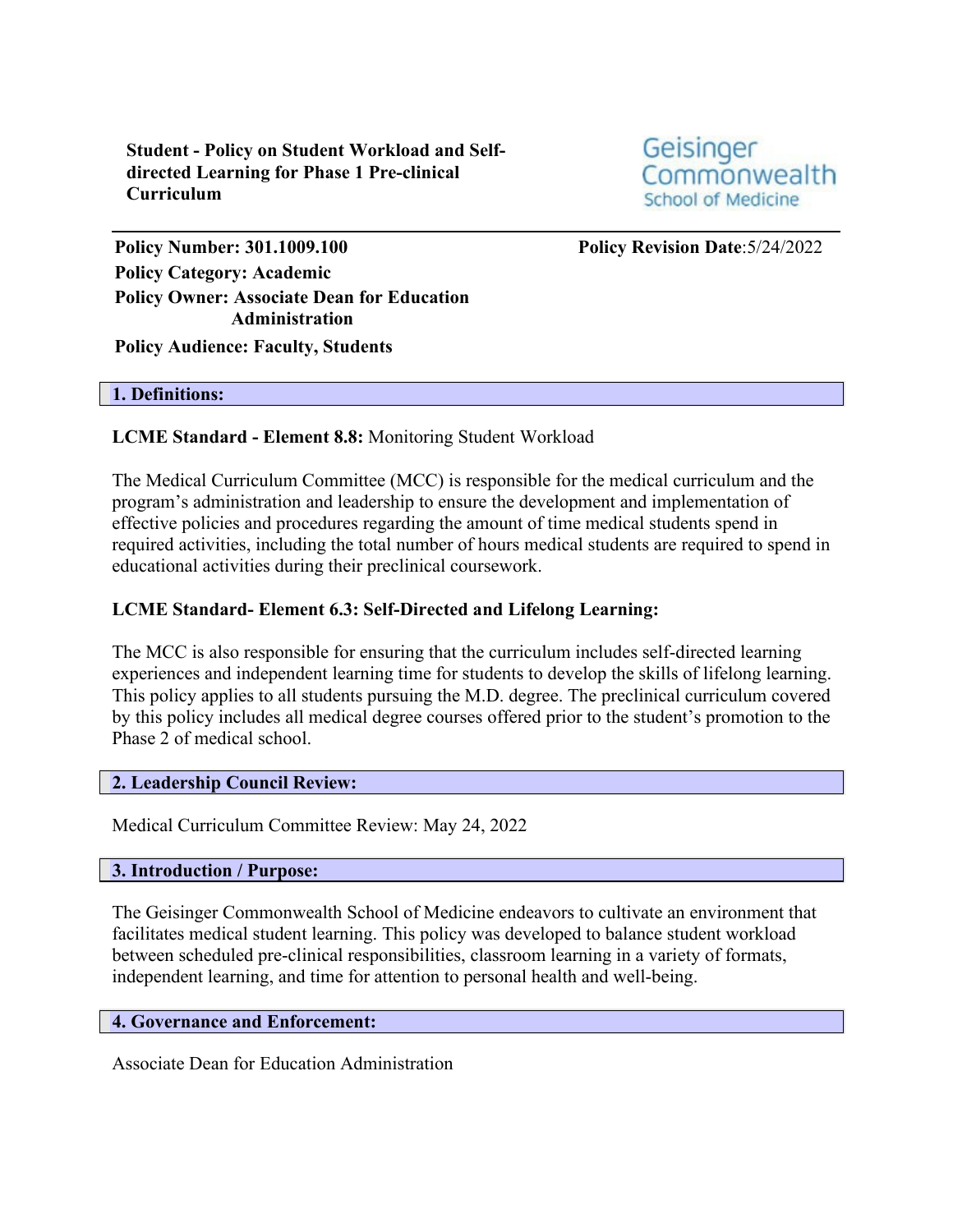## **5. Policy:**

## **Contact Hour:**

A contact hour is defined as 50 minutes per United States Department of Education guidelines.

#### **Direct Instruction Time:**

Direct instructional time in phase 1includes scheduled learning activities that are supervised by faculty and specified in a course syllabus.

### **These include, but are not limited to:**

- Case-based learning
- Didactic
- Independent learning
- Laboratory
- Patient presentation
- Reflections
- Simulation
- Small group discussion
- Team-based learning
- Workshops

## **Indirect Instruction Time:**

Indirect instructional time in the preclinical years Phase 1includes self-directed learning activities and independent learning activities.

#### **Self-Directed learning activities:**

Includes time spent studying; Identifying, analyzing, and synthesizing unassigned readings or other research relevant to student identified learning needs,

## **For an activity to be defined as self-directed learning, students must complete the following elements in specific, defined sequence:**

- Self-assessment of their learning needs
- Independent identification, analysis, and synthesis of relevant information
- Independent and facilitator appraisal of the credibility of information sources
- Assessed on and received feedback on their information-seeking skills

#### **Independent learning activities:**

Instructor-/ or mentor-guided learning activities or assignments which are performed by the learner outside of formal educational settings (classroom, lab, clinic).